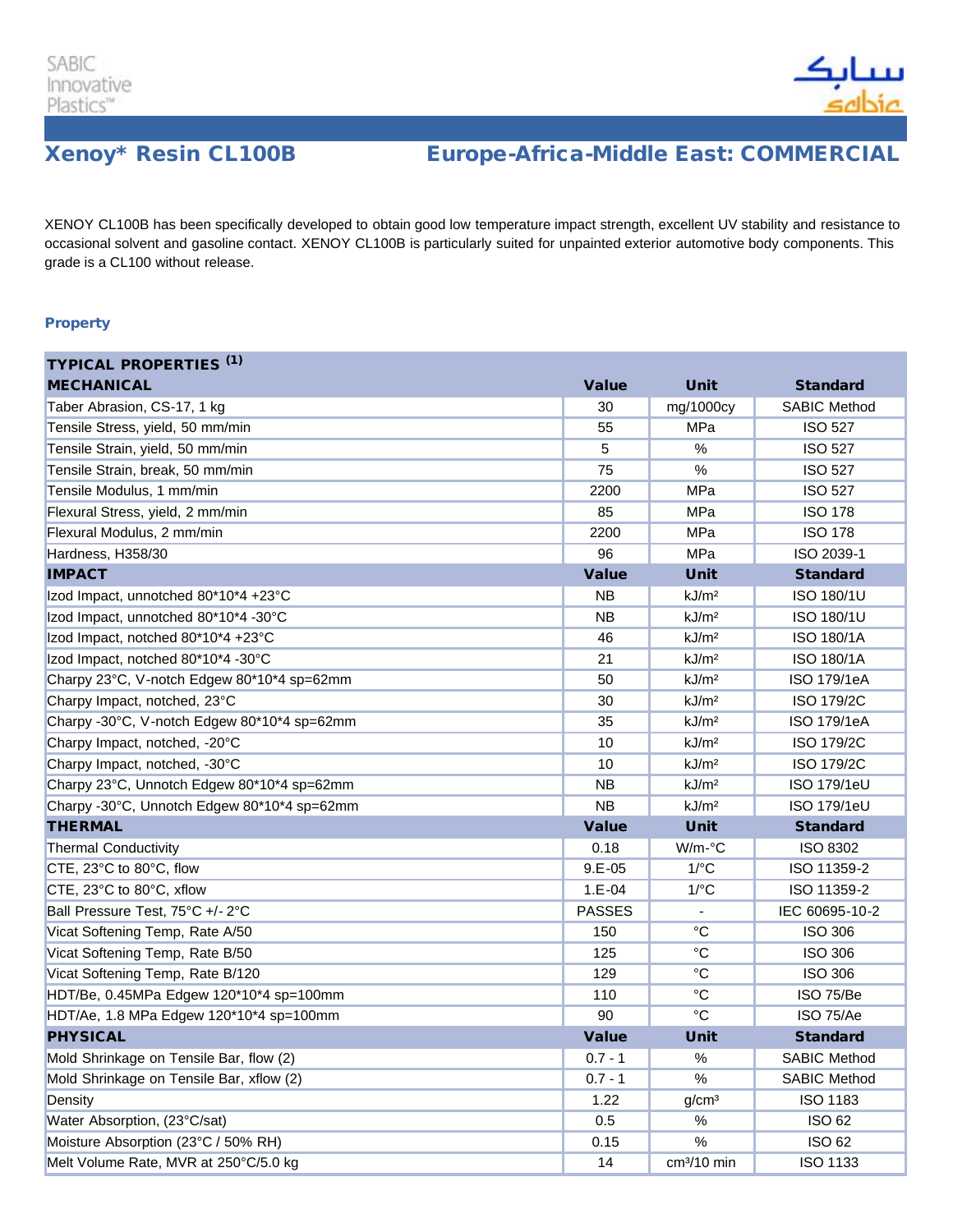| <b>ELECTRICAL</b>                                    | <b>Value</b> | <b>Unit</b> | <b>Standard</b> |
|------------------------------------------------------|--------------|-------------|-----------------|
| <b>Volume Resistivity</b>                            | $>1.E+14$    | Ohm-cm      | IEC 60093       |
| Surface Resistivity, ROA                             | $>1.E+15$    | Ohm         | IEC 60093       |
| Dielectric Strength, shorttime, 1.0mm                | 18           | kV/mm       | IEC 60243-1     |
| Dielectric Strength, in oil, 3.2 mm                  | 17           | kV/mm       | IEC 60243-1     |
| Relative Permittivity, 50/60 Hz                      | 3.3          |             | IEC 60250       |
| Relative Permittivity, 1 MHz                         | 3.3          |             | IEC 60250       |
| Dissipation Factor, 50/60 Hz                         | 0.002        |             | IEC 60250       |
| Dissipation Factor, 1 MHz                            | 0.02         | ۰           | IEC 60250       |
| <b>FLAME CHARACTERISTICS</b>                         | <b>Value</b> | <b>Unit</b> | <b>Standard</b> |
| UL Recognized, 94HB Flame Class Rating (3)           | 1.5          | mm          | <b>UL 94</b>    |
| UL Recognized, 94HB Flame Class Rating 2nd value (3) | 3            | mm          | <b>UL 94</b>    |

## **Processing**

Source GMD, last updated:12/14/1999

| <b>Parameter</b>            |              |              |
|-----------------------------|--------------|--------------|
| <b>Injection Molding</b>    | <b>Value</b> | Unit         |
| <b>Drying Temperature</b>   | $90 - 100$   | °C           |
| <b>Drying Time</b>          | $2 - 4$      | hrs          |
| Maximum Moisture Content    | 0.02         | %            |
| <b>Melt Temperature</b>     | $255 - 270$  | °C           |
| Nozzle Temperature          | $250 - 265$  | °C           |
| Front - Zone 3 Temperature  | $250 - 270$  | °C           |
| Middle - Zone 2 Temperature | 240 - 265    | °C           |
| Rear - Zone 1 Temperature   | $230 - 250$  | $^{\circ}$ C |
| Hopper Temperature          | $40 - 60$    | $^{\circ}$ C |
| Mold Temperature            | $60 - 80$    | °C           |

Source GMD, last updated:12/14/1999



representative.  $\,{}^{\circ}$  Moldflow is a registered trademark of the Moldflow Corporation.

THESE PROPERTY VALUES ARE NOT INTENDED FOR SPECIFICATION PURPOSES.